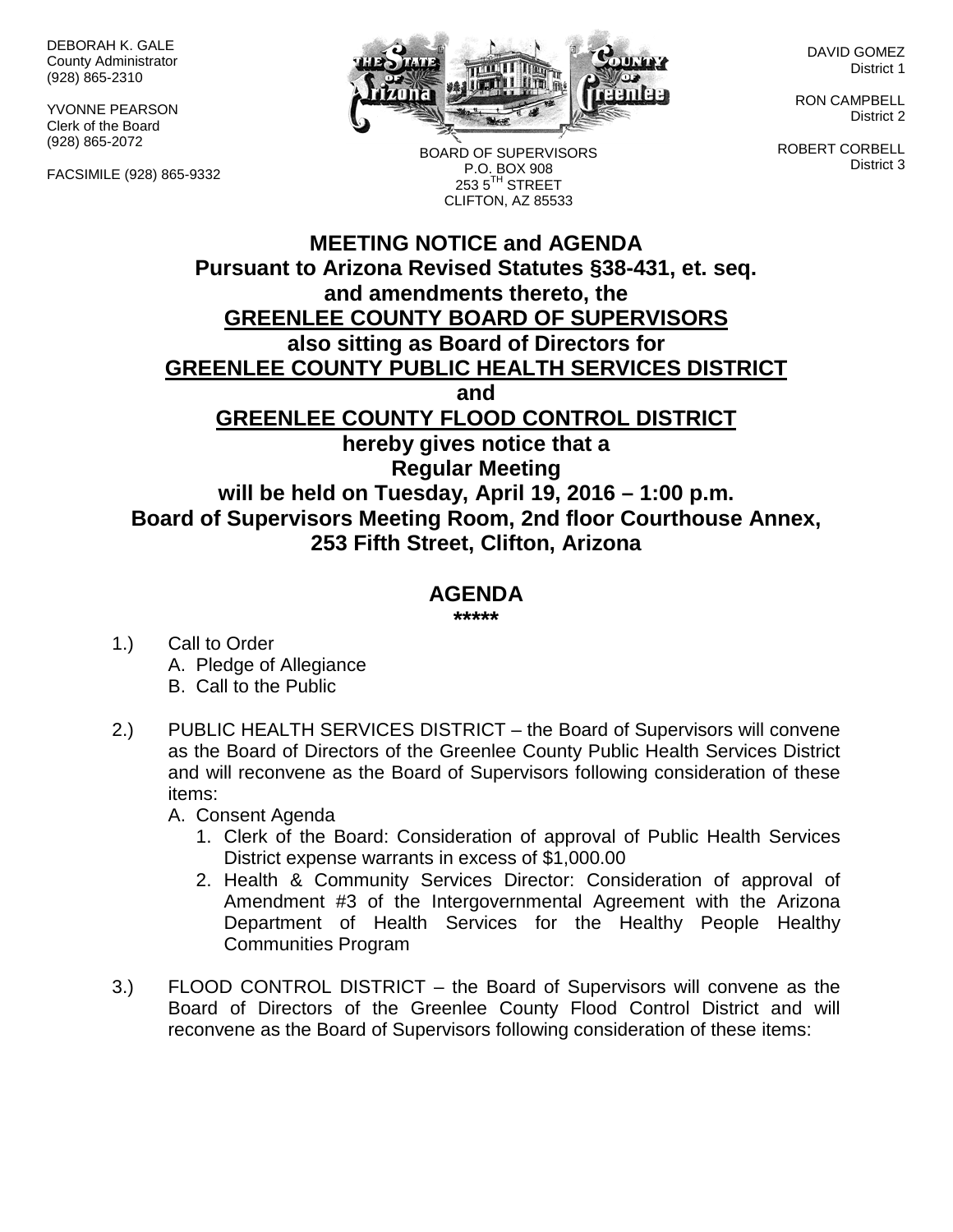2016

Philip Ronnerud, County Engineer/Planner

- A. Consideration of Revision #1 to the Greenlee County Flood Control District **Ordinance**
- 4.) Susan Richards, Community Connections Specialist with Cenpatico Culture & Community Affairs A. Consideration of Proclamation of Mental Health Awareness Month – May
- 5.) Ákos Kovach, Economic Development Coordinator A. Economic Development Planning Update
- 6.) Lendsey Basteen, Events Coordinator A. 2016 Greenlee County Spring Rampage Update
- 7.) David Manuz, Public Works Manager Roads Division
	- A. Consideration of award of bids for 2016 Asphalt Emulsion
	- B. Consideration of award of bids for Crushed Road Material
- 8.) Steve Rutherford, Emergency Management Coordinator
	- A. Consideration of approval of the Rose Peak Communication site upgrade in an amount not to exceed \$22,045.60 to be paid with budgeted Tower Rental funds
- 9.) Consideration of approval of Greenlee County's response to the transfer of federally managed lands study committee survey of county land management and conditions
- 10.) Kay Gale, County Administrator
	- A. County & State budget and legislative issues
	- B. Calendar of Events
- 11.) Consent Agenda
	- A. Clerk of the Board: Consideration of approval of minutes to previous meeting: 04/07/2016 – Voucher 1086; 1087; 1088
	- B. Clerk of the Board: Consideration of approval of expense warrants in excess of \$1,000.00
	- C. Chief Finance Officer: Consideration of approval of General Fund loans in the amount of \$368.19 to be reimbursed upon receipt of funds: Fund 195 - \$368.19
	- D. Clerk of the Board: Consideration of approval of establishment of a Petty Cash Fund in the amount of \$100.00 for the Probation Department